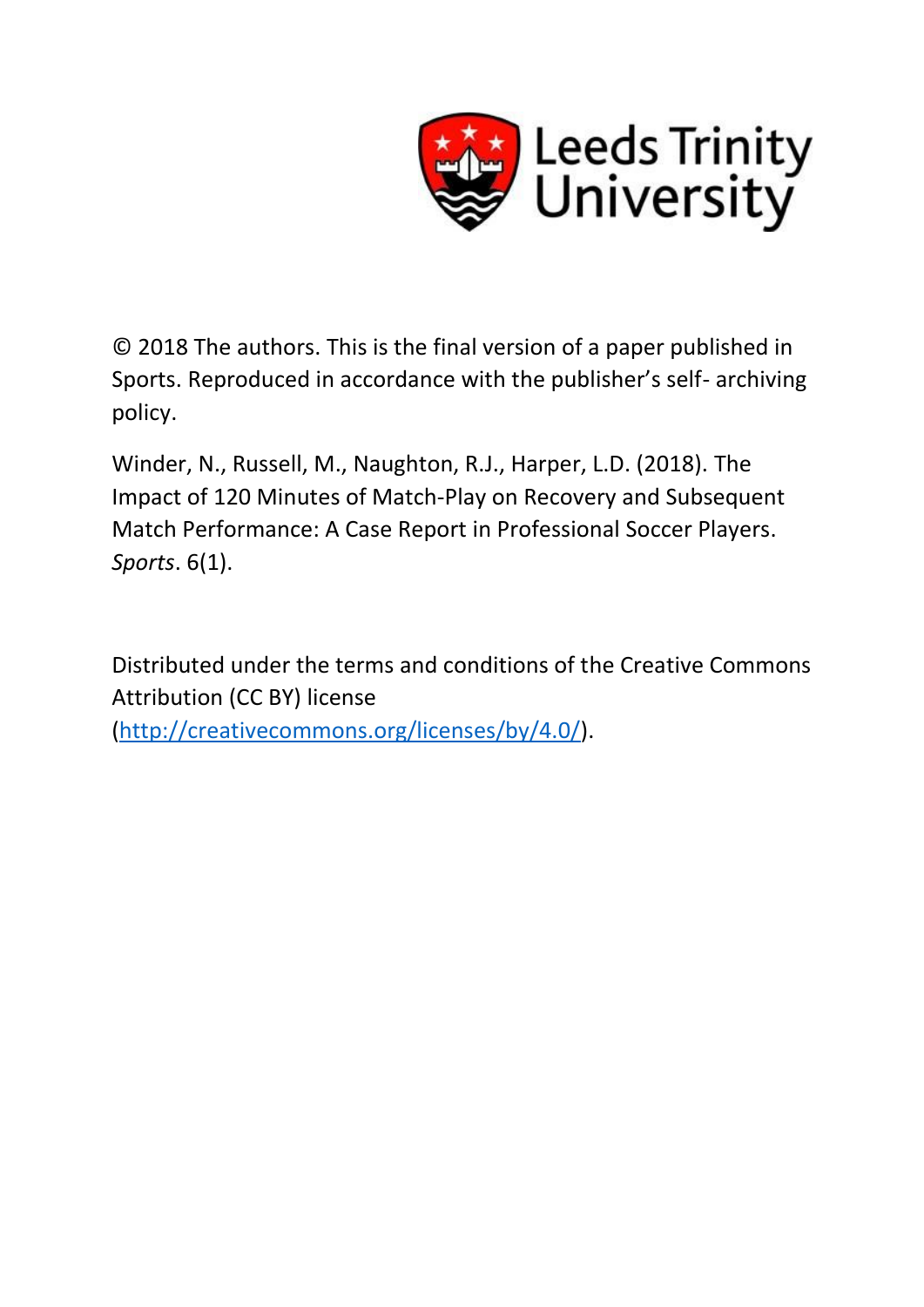

*Case Report*



# **The Impact of 120 Minutes of Match-Play on Recovery and Subsequent Match Performance: A Case Report in Professional Soccer Players**

# $\blacksquare$  Nathan Winder <sup>1</sup>, Mark Russell <sup>2</sup>, Robert J. Naughton <sup>3</sup> and Liam D. Harper <sup>3,\*  $\blacksquare$ </sup>

- <sup>1</sup> Leeds United Football Club, Leeds LS23 7BA, UK; nathan.winder@leedsunited.com<br><sup>2</sup> School of Social and Hoalth Sciences, Loods Trinity University Loods LS18 5HD, UK
- <sup>2</sup> School of Social and Health Sciences, Leeds Trinity University, Leeds LS18 5HD, UK; m.russell@leedstrinity.ac.uk
- <sup>3</sup> School of Human and Health Sciences, University of Huddersfield, Huddersfield HD1 3DH, UK; r.naughton@hud.ac.uk
- **\*** Correspondence: l.harper@hud.ac.uk; Tel.: +44-(0)-14-8447-1157

Received: 24 January 2018; Accepted: 9 March 2018; Published: 13 March 2018

**Abstract:** The influence of a match including extra-time (ET) on subsequent 90 min match performance and recovery has not been investigated. Four professional soccer players played in three competitive matches in a 7-day period: matches one (MD1) and three (MD3) lasted 90 min and match 2 (MD2) lasted 120 min (i.e., included ET). Physical (total and high-intensity (HI) distance covered, accelerations and decelerations, and mechanical load) and technical performances (pass and dribble accuracy) were analyzed throughout match-play. Subjective measures of recovery and countermovement jump (CMJ) height were made 36–42 h post-match. Post-MD2, there were very or most likely harmful effects of ET on CMJ height ( $-6 \pm 9\%$ ), muscle soreness (+18  $\pm$  12%), and fatigue (+27  $\pm$  4%) scores, and overall wellness score ( $-13 \pm 5\%$ ) compared to post-MD1. Furthermore, there were very likely harmful effects on muscle soreness (+13  $\pm$  14%), wellness scores (-8  $\pm$  10%), and CMJ height  $(-6 \pm 9\%)$  post-MD3 vs. post-MD1. There was a possibly harmful effect of ET on HI distance covered during MD3, along with reductions in pass (−9.3%) and dribble (−12.4%) accuracy. An ET match negatively impacted recovery 36 h post-match. Furthermore, in some players, indices of performance in a 90 min match played 64 h following ET were compromised, with subsequent recovery also adversely affected.

**Keywords:** football; accelerometry; fatigue

### **1. Introduction**

The influence of 120 min of soccer match-play (i.e., matches requiring a 30 min extra-time period; ET), on physical and technical performance, and functional and biochemical measures of recovery has recently been investigated [\[1](#page-7-0)[–4\]](#page-7-1). High-intensity distance covered and distance covered per minute reduces during the two 15 min periods of ET compared to other 15 min periods during competitive soccer match-play [\[3\]](#page-7-2). Furthermore, the number of passes and dribbles reduces during the last 15 min of ET compared to prior 15 min periods played during elite professional soccer matches [\[1\]](#page-7-0). Neuromuscular fatigue of central and peripheral origin develops during ET, which negatively impacts sprint performance and muscle force production [\[5\]](#page-7-3), with reductions in muscle glycogen and an increased reliance on fat as a fuel contributing to this fatigue response [\[4\]](#page-7-1). Moreover, reductions in countermovement jump (CMJ) height and elevations in creatine kinase concentrations persisted 48 h after an English Premier League Reserve match requiring ET [\[3\]](#page-7-2). However, the effect of 120 min match-play on subjective measures of post-match recovery and subsequent performance during a 90 min competitive match requires investigation.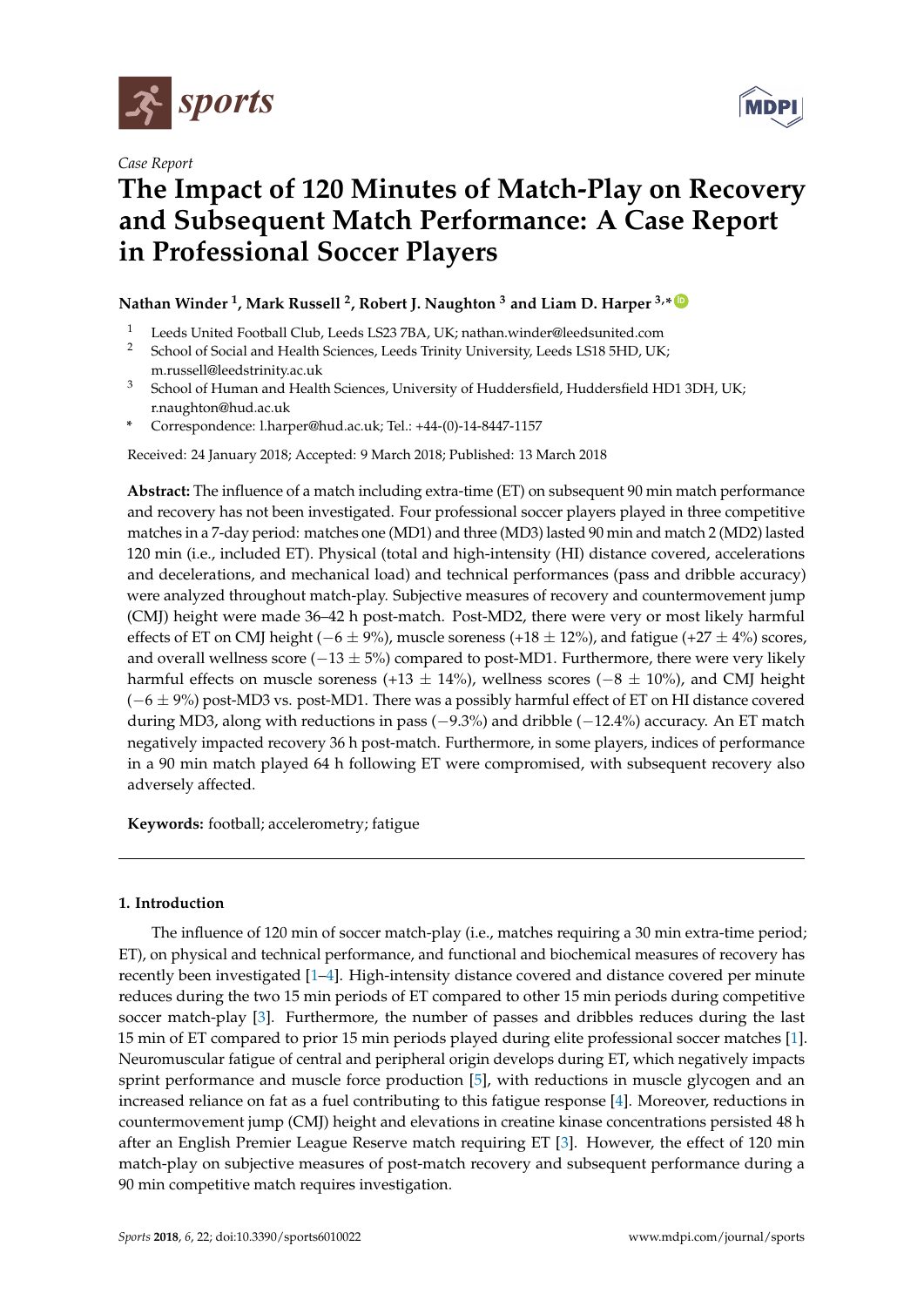Soccer players can often be exposed to congested fixture schedules, which can influence performance and injury risk [\[6](#page-7-4)[–8\]](#page-7-5). Despite rotation of squads preventing some players from exposure to congested schedules, ~40% of players complete all matches during a two or three 90 min match microcycle [\[7\]](#page-7-6). As transient reductions in performance have been observed during both 90 and 120 min matches, it is important to be able to assess measures of post-match recovery and subsequent performance during successive matches, particularly during periods of fixture congestion.

The aim of this study was twofold: (1) use GPS-derived data to assess the impact of playing a competitive match requiring ET on a competitive 90 min match played 64 h later; (2) elucidate the influence of ET on post-match recovery.

#### **2. Materials and Methods**

Four male players (two center backs, one full back, one center midfielder; age:  $24 \pm 3$  years; body mass:  $85.6 \pm 6.3$  kg; body fat:  $9.1 \pm 0.4$ % (as measured by skinfold calipers); stature:  $1.89 \pm 0.4$  m;  $VO_{2\text{max}}$ : 61.0  $\pm$  1.8 mL·kg·min<sup>-1</sup>) from a club playing in the third tier of English professional soccer (now in the second tier) gave informed consent to participate in this investigation. All players agreed for their data to be used for research purposes and as part of internal club procedures regarding performance and recovery assessment via written consent.

All players participated in three competitive matches in a seven-day period, with recovery measures taken 36–42 h post-match, prior to team training (Figure [1\)](#page-3-0). Both match-days one (MD1) and three (MD3) were 90 min league matches played against opposition in the same tier, with MD1 played at the study team's home venue and MD3 played at the opposition's venue. Match-day two (MD2) was a cup match that had a duration of 120 min (i.e., included ET) played at the study team's home venue vs. a team from the first tier of English football. Players wore 10 Hz GPS units (Catapult MinimaxX V4, Catapult Innovations, Melbourne, Australia) during matches and training which were used to measure (presented as absolute values and per min<sup>-1</sup>): total and high-intensity distance covered (>18 km·h<sup>-1</sup>), number of accelerations (>2 m·s<sup>-2</sup>) and decelerations (<-2 m·s<sup>-2</sup>), and an indicator of mechanical load derived from the manufacturer (PlayerLoad<sup>TM</sup>; Catapult Innovations, Melbourne, Australia). The PL<sub>Total</sub> (overall mechanical load) metric has previously been shown to possess good convergent validity with measures of exercise intensity and good test-retest reliability [\[9\]](#page-7-7), as well as good withinand between-device reliability [\[10\]](#page-7-8). Furthermore, the accuracy of the MinimaxX V4 for measurement of distances covered at high speeds has been demonstrated [\[11\]](#page-8-0). All matches were filmed, and video footage was subsequently analyzed using a notational analysis procedure (similar to the methods of Harper et al. [\[1\]](#page-7-0)) to assess pass and dribble accuracy (for operational definitions, see [\[1\]](#page-7-0)).

Recovery measures included subjective measures of mood, fatigue, sleep, and muscle soreness (rated by players on a  $1-7$  scale ( $1 = \text{best}$ ,  $7 = \text{worst}$ ) using a bespoke smartphone app), which were also used to create a composite wellness score (sum of four scores divided by 28, multiplied by 100). Countermovement jump (performed with hands on hips) height was measured using an electronic mat (Just Jump System, Perform Better Ltd., Warwickshire, UK).

#### *Statistical Analysis*

Data are presented as mean  $\pm$  standard deviation (SD). Magnitude-based inferences regarding the effect of ET on recovery and performance were derived utilizing methods described previously using a published spreadsheet [\[12\]](#page-8-1). Smallest worthwhile change was defined for each variable as 0.2 of the between-player SD. Clinical inference criteria were used to classify the effects of ET, with likelihoods classified as: most unlikely (0–5%), very unlikely (0.5–5%), unlikely (5–25%), possibly likely (25–75%), likely (75–95%), very likely (95–99%), most likely (>99%). As pass and dribble accuracy were measured as a cumulative total of all four players, between-match statistical analysis was not possible. Effect sizes (ESs) were calculated using Cohen's *d* for parametric data and Z distribution values for non-parametric data, with thresholds of 0.2, 0.5, and 0.8 considered as small, medium, and large ESs, respectively [\[13\]](#page-8-2).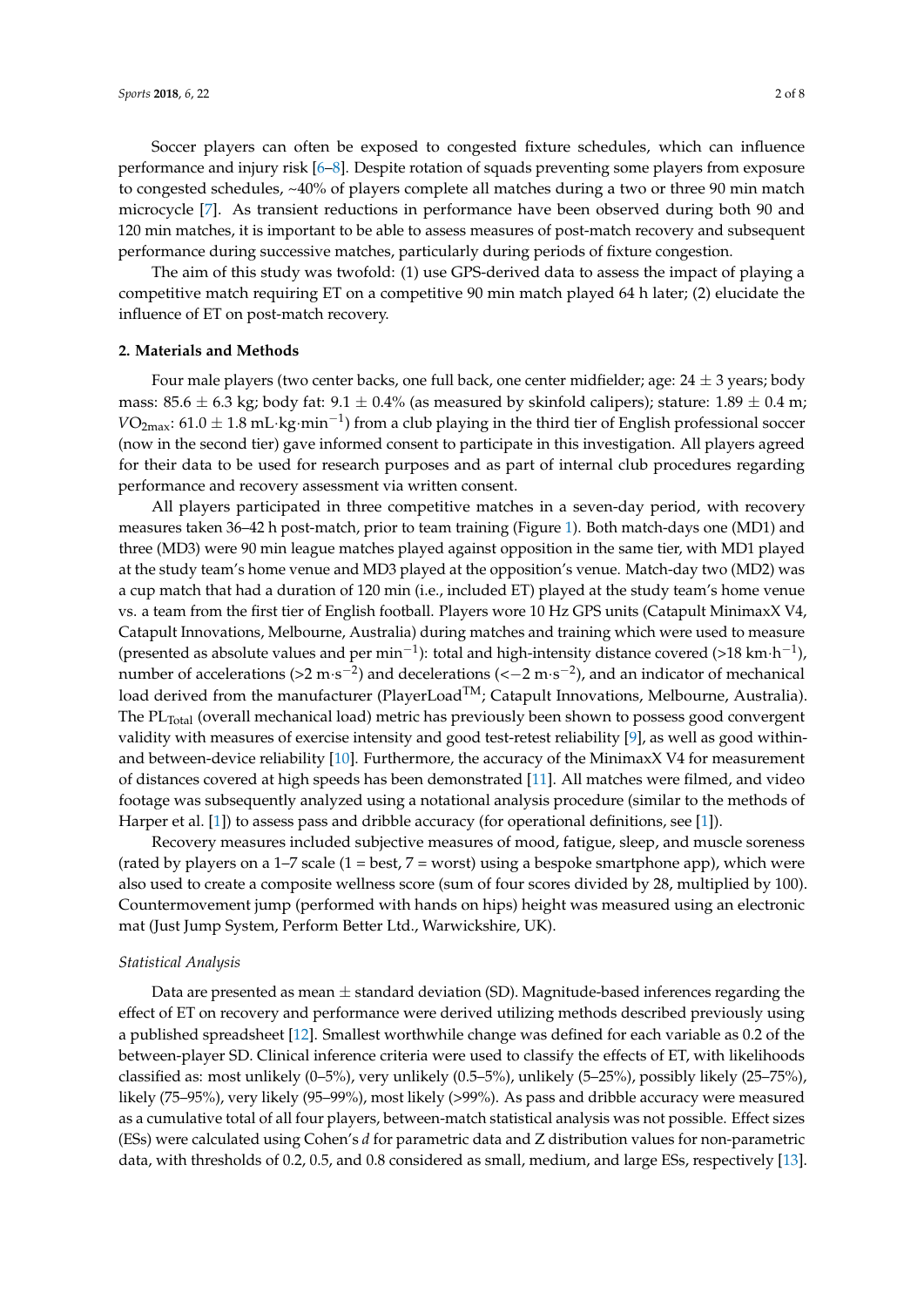<span id="page-3-0"></span>

**Figure 1.** Schematic illustrating the study design. MD = match-day. T = training. Thresholds for **Figure 1.** Schematic illustrating the study design. MD = match-day. T = training. Thresholds for accelerations and decelerations are >2 m·s<sup>-2</sup> and <-2 m·s<sup>-2</sup>, respectively. Mechanical load derived from the manufacturer (PlayerLoad $^{TM}$ ; Catapult Innovations, Melbourne, Australia).

## **3. Results 3. Results**

Descriptive match performance and recovery data are presented in Tables [1 a](#page-3-1)nd [2 a](#page-4-0)long with Descriptive match performance and recovery data are presented in Tables 1 and 2 along with mean differences (±CL; confidence limits), qualitative inferences, and ESs. mean differences (±CL; confidence limits), qualitative inferences, and ESs.

<span id="page-3-1"></span>Table 1. Comparison of recovery and performance variables between match-day 1 (MD1) and match-day 2 (MD2; required extra-time (ET)). ES = effect size. CMJ = countermovement jump. HI = high-intensity. Mechanical load derived from the manufacturer (PlayerLoad<sup>TM</sup>; Catapult Melbourne, Australia). Innovations, Melbourne, Australia).

|                                                 | MD1            | MD2            | Mean Difference $(\pm 90\%$ CL)        | Qualitative Inference | ES           |  |  |  |  |
|-------------------------------------------------|----------------|----------------|----------------------------------------|-----------------------|--------------|--|--|--|--|
| Recovery measures                               |                |                |                                        |                       |              |  |  |  |  |
| Mood                                            | $3 + 1$        | $3 + 1$        | $\Omega$                               | N.A.                  | $\Omega$     |  |  |  |  |
| Fatigue                                         | $4 + 1$        | $5 + 1$        | $1 + 1$                                | Most Likely Harmful   | 2            |  |  |  |  |
| Sleep                                           | $3 + 1$        | $3 + 1$        | 0                                      | N.A.                  | $\mathbf{0}$ |  |  |  |  |
| Muscle Soreness                                 | $4 + 1$        | $5 + 1$        | $1 + 1$                                | Very Likely Harmful   | 0.9          |  |  |  |  |
| <b>Wellness Score</b>                           | $50 + 6$       | $44 + 7$       | $-6+5$                                 | Most Likely Harmful   | $-0.8$       |  |  |  |  |
| CMJ Height (cm)                                 | $48.5 \pm 2.3$ | $45.8 \pm 4.4$ | $-2.7 \pm 5.4$                         | Very Likely Harmful   | $-0.6$       |  |  |  |  |
| Performance measures relative to match duration |                |                |                                        |                       |              |  |  |  |  |
| Distance covered $(m \cdot min^{-1})$           | $104.0 + 6.6$  | $111.5 + 7.3$  | $7.5 + 2.4$                            | Most Likely Increased | 1.1          |  |  |  |  |
| HI Distance $(m \cdot min^{-1})$                | $4.9 + 1.4$    | $6.6 + 0.8$    | $1.7 + 1.2$                            | Most Likely Increased | 1.3          |  |  |  |  |
| Accelerations per min                           | $2.4 + 0.4$    | $3.0 \pm 0.4$  | $0.6 + 0.9$                            | Very Likely Increased | 1.6          |  |  |  |  |
| Decelerations per min                           | $1.0 \pm 0.2$  | $1.4 \pm 0.3$  | $0.4 + 0.3$                            | Most Likely Increased | 2.4          |  |  |  |  |
| Mechanical Load per min (AU)                    | $10.3 \pm 1.4$ | $11.3 \pm 1.5$ | $1.1 + 0.2$                            | Most Likely Increased | 0.7          |  |  |  |  |
|                                                 |                |                | Performance measures (absolute values) |                       |              |  |  |  |  |
| Distance covered (km)                           | $10.4 + 0.6$   | $15.4 + 0.9$   | $4.9 + 0.7$                            | Most Likely Increased | 7.5          |  |  |  |  |
| HI distance (m)                                 | $438 + 122$    | $791 \pm 99$   | $353 \pm 100$                          | Most Likely Increased | 2.9          |  |  |  |  |
| Number of accelerations                         | $216 + 32$     | $358 + 52$     | $139 + 96$                             | Most Likely Increased | 4.4          |  |  |  |  |
| Number of decelerations                         | $89 \pm 16$    | $169 + 38$     | $80 + 37$                              | Most Likely Increased | 5.1          |  |  |  |  |
| Mechanical Load (AU)                            | $922 + 128$    | $1357 \pm 181$ | $430 \pm 70$                           | Most Likely Increased | 3.4          |  |  |  |  |
| Pass accuracy (%)                               | $88 + 4$       | $87 + 8$       | N.A.                                   | N.A.                  | 0.3          |  |  |  |  |
| Dribble accuracy (%)                            | $70 + 12$      | $78 + 12$      | N.A.                                   | N.A.                  | 0.7          |  |  |  |  |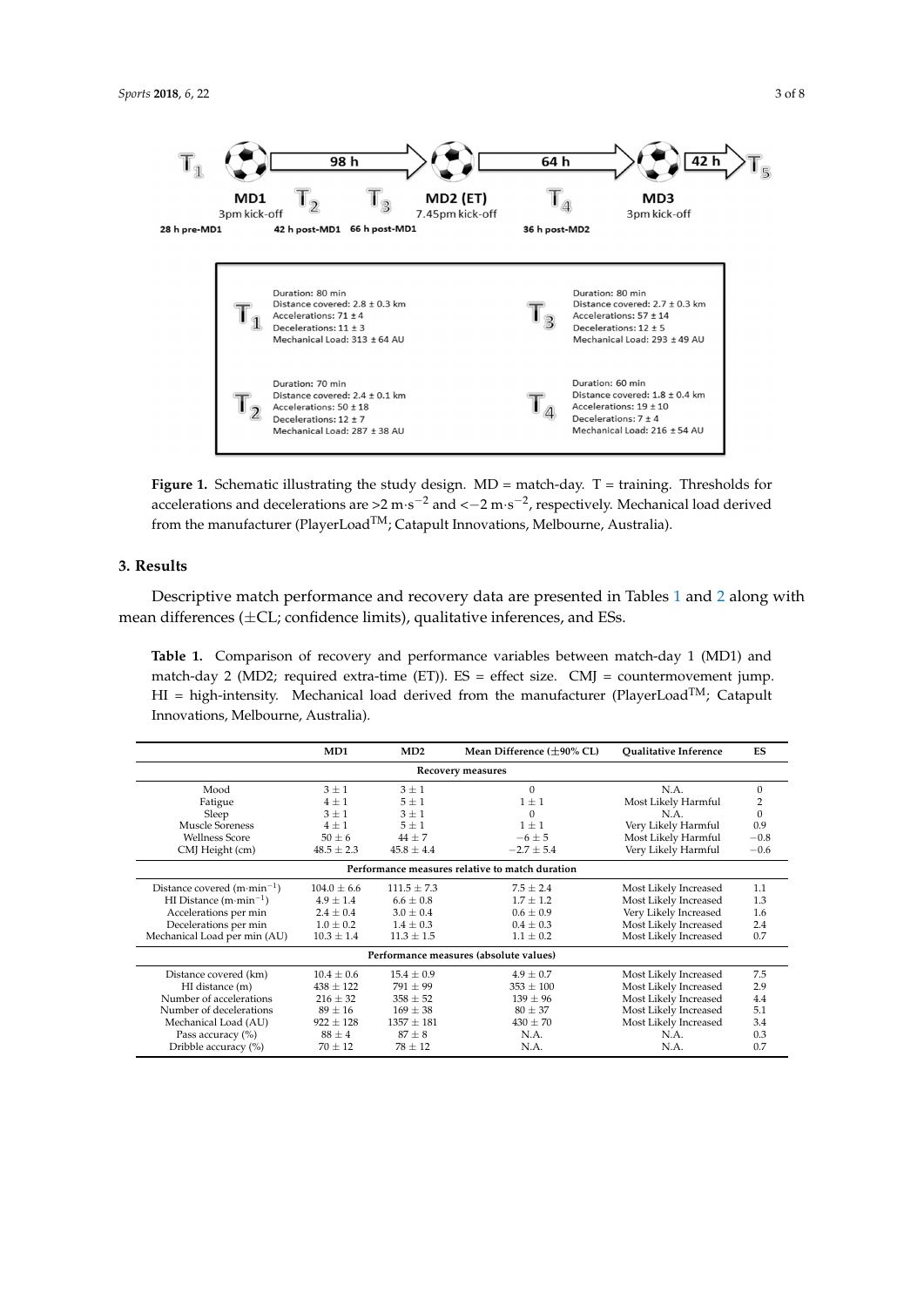|                                                                  | MD1             | MD3             | Mean Difference<br>$(\pm 90\%$ CL) | <b>Oualitative Inference</b> | ES     |  |  |  |  |
|------------------------------------------------------------------|-----------------|-----------------|------------------------------------|------------------------------|--------|--|--|--|--|
| <b>Recovery Measures</b>                                         |                 |                 |                                    |                              |        |  |  |  |  |
| Mood<br>$3 \pm 1$<br>$3 + 1$<br>N.A.<br>$\mathbf{0}$<br>$\Omega$ |                 |                 |                                    |                              |        |  |  |  |  |
| Fatigue                                                          | $4 + 1$         | $4 + 1$         | 0                                  | N.A.                         |        |  |  |  |  |
| Sleep                                                            | $3 \pm 1$       | $3 \pm 1$       | $\mathbf{0}$                       | N.A.                         | 0      |  |  |  |  |
| <b>Muscle Soreness</b>                                           | $4 + 1$         | $5 + 1$         | $1 \pm 1$                          | Very Likely Harmful          | $-0.5$ |  |  |  |  |
| <b>Wellness Score</b>                                            | $50 \pm 6$      | $46 \pm 9$      | $-4\pm4$                           | Very Likely Harmful          | 0.7    |  |  |  |  |
| CMJ Height (cm)                                                  | $48.5 \pm 2.3$  | $45.9 \pm 5.1$  | $-2.6 \pm 4.8$                     | Very Likely Harmful          | 1.1    |  |  |  |  |
| Performance measures relative to match duration                  |                 |                 |                                    |                              |        |  |  |  |  |
| Distance covered $(m \cdot min^{-1})$                            | $104.0 \pm 6.6$ | $99.5 \pm 12.6$ | $-4.6 \pm 20$                      | Unclear                      | 0.7    |  |  |  |  |
| HI Distance $(m \cdot min^{-1})$                                 | $4.9 \pm 1.4$   | $4.2 \pm 0.6$   | $-0.6 \pm 1.6$                     | <b>Possibly Decreased</b>    | 0.5    |  |  |  |  |
| Accelerations per min                                            | $2.4 \pm 0.4$   | $2.3 \pm 0.4$   | $-0.1 \pm 0.9$                     | Unclear                      | 0.2    |  |  |  |  |
| Decelerations per min                                            | $1.0 \pm 0.2$   | $1.1 + 0.3$     | $0.1 + 0.2$                        | Unclear                      | $-0.4$ |  |  |  |  |
| Mechanical Load per min (AU)                                     | $10.3 \pm 1.4$  | $10.9 + 2.7$    | $0.7 + 3.4$                        | Unclear                      | $-0.5$ |  |  |  |  |
| Pass accuracy (%)                                                | $88.4 \pm 4.9$  | $78.7 + 13.9$   | N.A.                               | N.A.                         | 2      |  |  |  |  |
| Dribble accuracy (%)                                             | $81.0 \pm 26.8$ | $68.6 \pm 36.2$ | N.A.                               | N.A.                         | 0.5    |  |  |  |  |

<span id="page-4-0"></span>**Table 2.** Comparison of recovery and performance variables between match-day 1 (MD1) and match-day 3 (MD3). CMJ = countermovement jump.  $HI = high-intensity$ . ES = effect size.

#### *3.1. Influence of ET on Subsequent 90 Min Performance*

There was a possibly harmful effect of ET on HI distance covered during MD3 (Table [2\)](#page-4-0). However, unclear effects were found for all other physical performance variables, although there were medium to large ESs for decrements in distance covered, and elevations in mechanical load (Table [2\)](#page-4-0). Additionally, both pass and dribble accuracy were respectively 9.3% and 12.4% lower during MD3 vs. MD1 (Table [2\)](#page-4-0).

#### *3.2. Influence of ET on Recovery*

Notably, post-MD2, there were very or most likely harmful effects of ET on CMJ height ( $-6 \pm 9\%$ ), muscle soreness (+18  $\pm$  12%), and fatigue (+27  $\pm$  4%) scores, and overall wellness score (-13  $\pm$  5%) compared to post-MD1 (Table [1\)](#page-3-1). Nonetheless, mood and sleep scores remained unchanged (Table [1\)](#page-3-1). Furthermore, we identified very likely harmful effects on muscle soreness (+13  $\pm$  14%), wellness scores  $(-8 \pm 10\%)$ , and CMJ height  $(-6 \pm 9\%)$  post-MD3 vs. post-MD1, with no differences in mood, fatigue, or sleep (Table [2\)](#page-4-0).

#### *3.3. Individual Results*

All player's wellness scores reduced following MD2 vs. MD1 (Table [3\)](#page-5-0), with each sub-variable changing negatively (i.e., increasing) or remaining the same, except for sleep for Player 2. Countermovement jump height reduced in three out of the four players (although this was trivial for Player 2). Relative to match duration, there was an increase in performance output for all four players for each measured variable (distance covered, HI distance covered, number of accelerations and decelerations, and mechanical load) in MD2 vs. MD1, except for number of accelerations for Player 2 (Table [3\)](#page-5-0).

The HI distance covered values for two players reduced from an average of 6.6 to 4.4 m·min<sup>-1</sup> and 4.87 to 3.54 m·min<sup>-1</sup> during MD1 vs. MD3, respectively, despite both maintaining a similar total distance covered (120 vs. 119 and 108 vs. 110 m·min−<sup>1</sup> , respectively). However, the HI distance covered for the other two players actually increased from an average of 3.3 to 4.0 m·min−<sup>1</sup> and 4.7 to 5.0 m·min<sup>-1</sup> with similar distances covered (109 vs. 114 and 122 vs. 120 m·min<sup>-1</sup>, respectively) during MD1 vs. MD3 (Table [4\)](#page-5-1). The players who had a reduction in HI distance covered during MD3 were not exposed to higher numbers of accelerations or decelerations or a higher mechanical load during MD2 than the other players, and neither player's change in subjective recovery or CMJ height was markedly different to the two other players.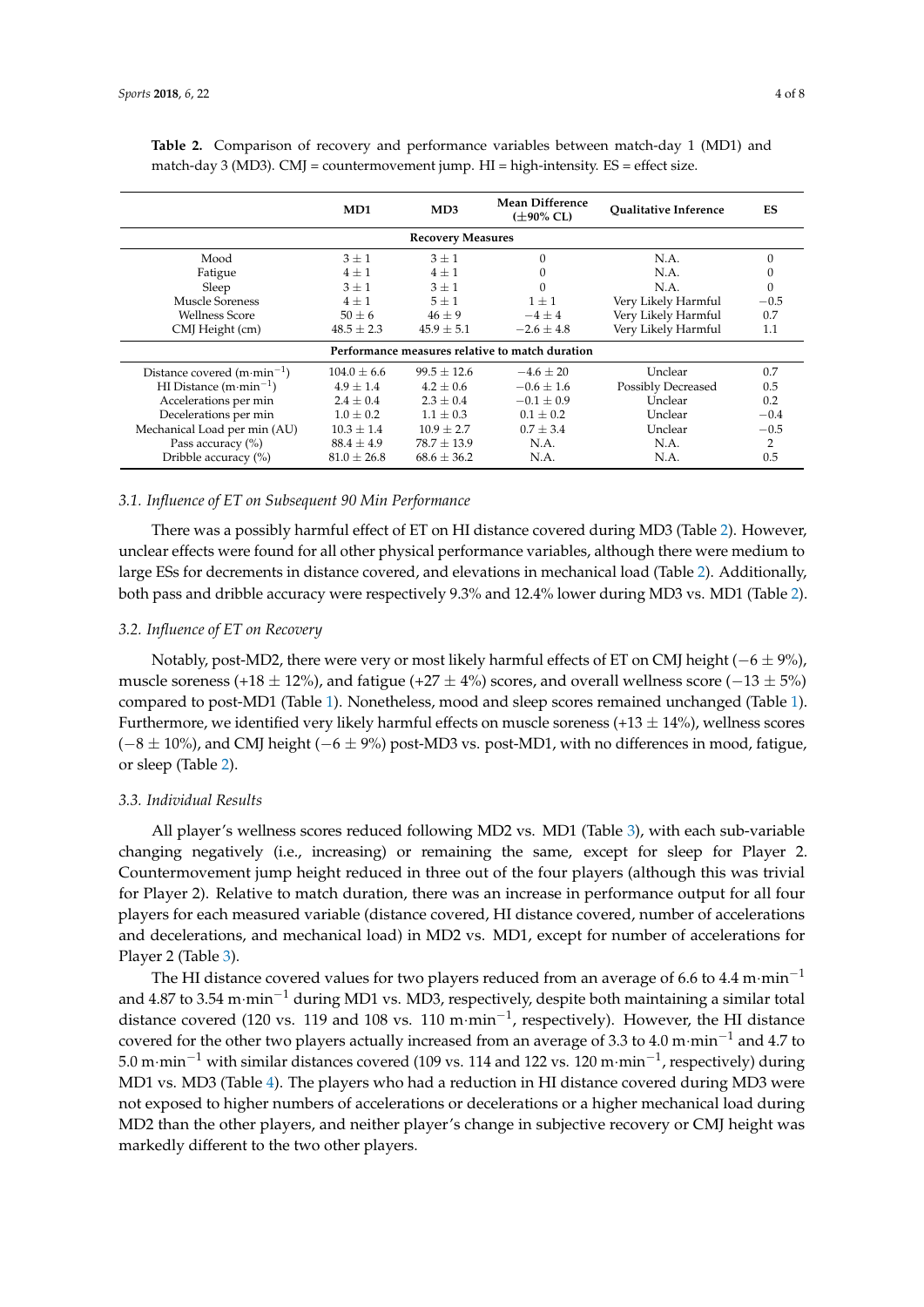|                                       |                                                 | Player 1 | Player 2       | Player 3       | Player 4       |  |  |  |  |
|---------------------------------------|-------------------------------------------------|----------|----------------|----------------|----------------|--|--|--|--|
| <b>Recovery Measures</b>              |                                                 |          |                |                |                |  |  |  |  |
| Mood                                  | MD1                                             | 4        | $\overline{2}$ | 3              | 3              |  |  |  |  |
|                                       | MD2                                             | 4        | 3              | 2              | 3              |  |  |  |  |
| Fatigue                               | MD1                                             | 4        | 3              | $\overline{4}$ | $\overline{4}$ |  |  |  |  |
|                                       | MD <sub>2</sub>                                 | 5        | 4              | 5              | 5              |  |  |  |  |
| Sleep                                 | MD1                                             | 4        | 3              | $\overline{2}$ | 3              |  |  |  |  |
|                                       | MD <sub>2</sub>                                 | 4        | $\overline{2}$ | 3              | 3              |  |  |  |  |
| <b>Muscle Soreness</b>                | MD1                                             | 4        | 4              | 5              | $\overline{4}$ |  |  |  |  |
|                                       | MD2                                             | 5        | 4              | 6              | 5              |  |  |  |  |
| <b>Wellness Score</b>                 | MD1                                             | 43       | 57             | 50             | 50             |  |  |  |  |
|                                       | MD2                                             | 36       | 54             | 43             | 43             |  |  |  |  |
| CMJ Height (cm)                       | MD1                                             | 50.7     | 50.3           | 46.5           | 46.6           |  |  |  |  |
|                                       | MD2                                             | 43.0     | 50.0           | 41.2           | 49.0           |  |  |  |  |
|                                       | Performance measures relative to match duration |          |                |                |                |  |  |  |  |
| Distance covered $(m \cdot min^{-1})$ | MD1                                             | 98.6     | 98.1           | 111.0          | 108.3          |  |  |  |  |
|                                       | MD2                                             | 120.2    | 120.0          | 133.5          | 135.5          |  |  |  |  |
| HI Distance $(m \cdot min^{-1})$      | MD1                                             | 3.3      | 4.9            | 4.7            | 6.6            |  |  |  |  |
|                                       | MD2                                             | 6.5      | 5.9            | 6.2            | 7.8            |  |  |  |  |
| Accelerations per min                 | MD1                                             | 2.6      | 2.7            | 1.9            | 2.5            |  |  |  |  |
|                                       | MD <sub>2</sub>                                 | 2.9      | 2.4            | 3.5            | 3.2            |  |  |  |  |
| Decelerations per min                 | MD1                                             | 0.8      | 0.9            | 1.0            | 1.2            |  |  |  |  |
|                                       | MD2                                             | 1.4      | 1.0            | 1.6            | 1.7            |  |  |  |  |
| Mechanical Load per min (AU)          | MD1                                             | 9.8      | 8.6            | 12.0           | 10.6           |  |  |  |  |
|                                       | MD <sub>2</sub>                                 | 11.1     | 9.4            | 13.0           | 11.8           |  |  |  |  |

<span id="page-5-0"></span>

|  |                                              |  |  | Table 3. Individual responses in recovery and performance variables between match-day 1                |  |  |
|--|----------------------------------------------|--|--|--------------------------------------------------------------------------------------------------------|--|--|
|  |                                              |  |  | (MD1) and match-day 2 (MD2). Mechanical load derived from the manufacturer (PlayerLoad <sup>TM</sup> ; |  |  |
|  | Catapult Innovations, Melbourne, Australia). |  |  |                                                                                                        |  |  |

<span id="page-5-1"></span>**Table 4.** Individual responses in recovery and performance variables between match-day 1 (MD1) and match-day 3 (MD3). Mechanical load derived from the manufacturer (PlayerLoad<sup>TM</sup>; Catapult Innovations, Melbourne, Australia).

|                                       |                  | Player 1       | Player 2                                        | Player 3       | Player 4       |  |  |  |
|---------------------------------------|------------------|----------------|-------------------------------------------------|----------------|----------------|--|--|--|
| <b>Recovery Measures</b>              |                  |                |                                                 |                |                |  |  |  |
| Mood                                  | MD1              | 4              | $\overline{2}$                                  | 3              | 3              |  |  |  |
|                                       | MD3              | 4              | $\overline{2}$                                  | 3              | 4              |  |  |  |
| Fatigue                               | MD1              | $\overline{4}$ | 3                                               | $\overline{4}$ | $\overline{4}$ |  |  |  |
|                                       | MD <sub>3</sub>  | 4              | 3                                               | 4              | 5              |  |  |  |
|                                       | MD1              | $\overline{4}$ | 3                                               | $\overline{2}$ | 3              |  |  |  |
| Sleep                                 | MD <sub>3</sub>  | 4              | 3                                               | 2              | 3              |  |  |  |
|                                       | M <sub>D</sub> 1 | $\overline{4}$ | 4                                               | 5              | $\overline{4}$ |  |  |  |
| <b>Muscle Soreness</b>                | MD3              | 5              | 4                                               | 5              | 5              |  |  |  |
|                                       | MD1              | 43             | 57                                              | 50             | 50             |  |  |  |
| <b>Wellness Score</b>                 | MD <sub>3</sub>  | 49             | 57                                              | 50             | 39             |  |  |  |
|                                       | MD1              | 50.7           | 50.3                                            | 46.5           | 46.6           |  |  |  |
| CMJ Height (cm)                       | MD <sub>3</sub>  | 46.2           | 51.5                                            | 39.0           | 46.9           |  |  |  |
|                                       |                  |                | Performance measures relative to match duration |                |                |  |  |  |
|                                       | MD1              | 98.6           | 98.1                                            | 111.0          | 108.3          |  |  |  |
| Distance covered $(m \cdot min^{-1})$ | MD <sub>3</sub>  | 105.4          | 101.2                                           | 81.3           | 109.9          |  |  |  |
|                                       | MD1              | 3.3            | 4.9                                             | 4.7            | 6.6            |  |  |  |
| HI Distance $(m \cdot min^{-1})$      | MD <sub>3</sub>  | 4.0            | 3.5                                             | 5.0            | 4.4            |  |  |  |
| Accelerations per min                 | MD1              | 2.6            | 2.7                                             | 1.9            | 2.5            |  |  |  |
|                                       | MD3              | $\overline{2}$ | 1.9                                             | 2.8            | 2.6            |  |  |  |
| Decelerations per min                 | M <sub>D</sub> 1 | 0.8            | 0.9                                             | 1.0            | 1.2            |  |  |  |
|                                       | MD <sub>3</sub>  | 0.9            | 0.8                                             | 1.3            | 1.2            |  |  |  |
|                                       | MD1              | 9.8            | 8.6                                             | 12.0           | 10.6           |  |  |  |
| Mechanical Load per min (AU)          | MD3              | 10.5           | 9.1                                             | 9.2            | 10.9           |  |  |  |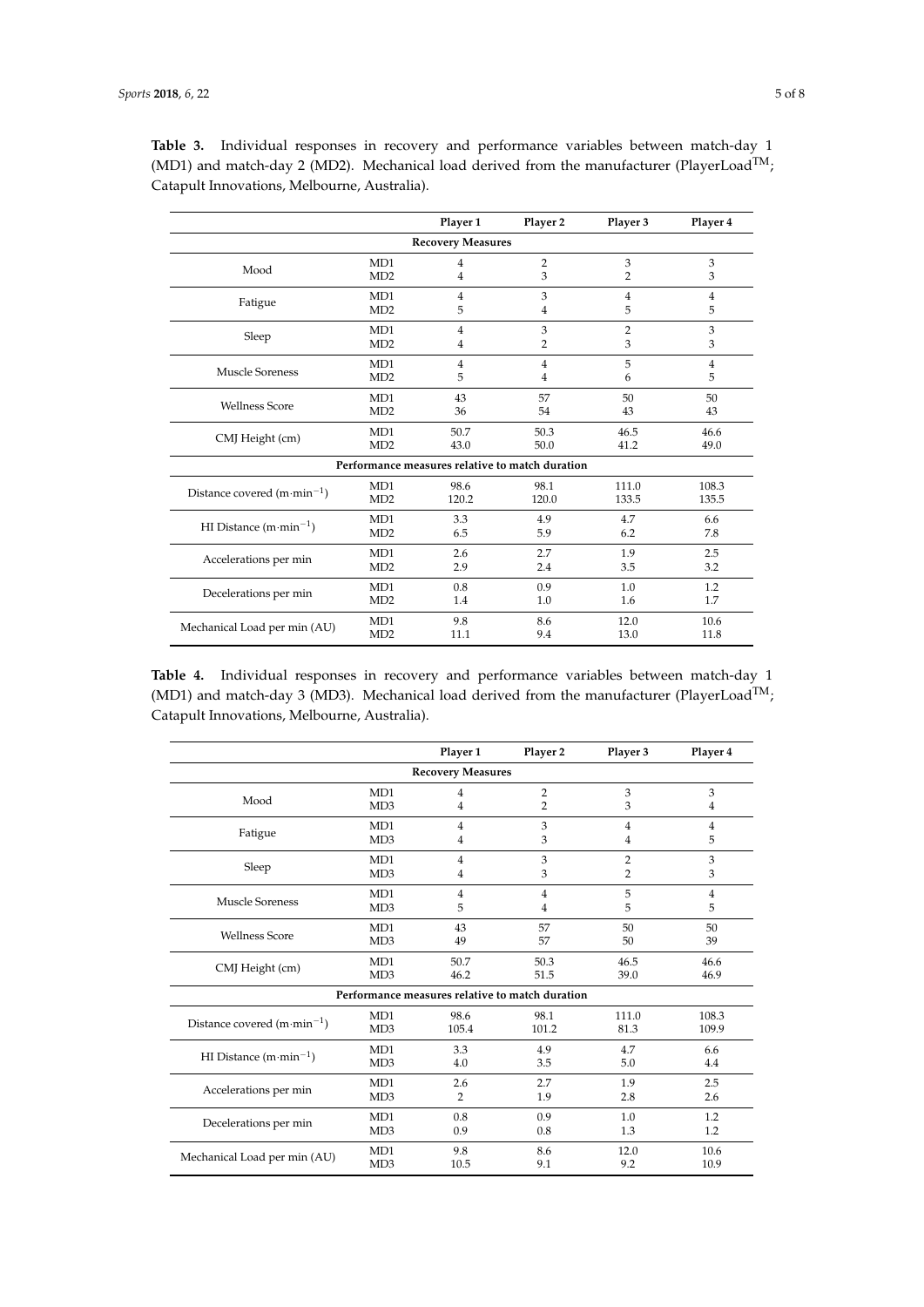#### **4. Discussion**

Aligning with our aims, we have demonstrated that there is compromised recovery 48 h following a match requiring ET in some individual players. Furthermore, performance and recovery were potentially exacerbated during, and following, a match played 64 h later.

We observed that players cover ~5 km more distance, ~400 m more HI distance, and perform an additional  $\sim$ 170 accelerations and  $\sim$ 90 decelerations during ET vs. a 90 min match (Table [1\)](#page-3-1). These findings are similar to Russell et al., who used a within-match approach to analyze temporal GPS data during an English Premier League reserve cup match [\[3\]](#page-7-2). As ET seems to create a larger load than that observed during 90 min, the impact of ET should be accounted for in the training and recovery of players.

We observed perturbations in ratings of fatigue, muscle soreness, overall wellness scores, and CMJ height 36 h following a match requiring ET (MD2; Tables [1](#page-3-1) and [3\)](#page-5-0). Therefore, it would seem ET has harmful effects on indices of recovery, as Russell et al. also observed decrements in CMJ performance 24 and 48 h following a match requiring ET, as well as elevations in concentrations of creatine kinase [\[3\]](#page-7-2). We observed very likely harmful effects on muscle soreness and wellness scores, and CMJ height 48 h post-match when comparing MD3 to MD1, including medium to large ESs for all measured recovery variables except sleep, in some of the players (Tables [2](#page-4-0) and [4\)](#page-5-1). This may indicate that recovery is exacerbated due to the extended duration of MD2. However, as shown in Tables [1](#page-3-1) and [3,](#page-5-0) the relative intensity of MD2 was higher than MD1 (i.e., total and HI distance covered per min, the number of accelerations and decelerations per min, and mechanical load per min were all higher in MD2 vs. MD1). As such, this may have contributed to the depressed recovery response compared to MD1, rather than just match duration per se. Furthermore, the fact that the matches were played in a short period of time (i.e., congested fixture schedule) may have influenced the recovery response following MD3. Nonetheless, little data exists profiling players' perceptual recovery responses during periods of fixture congestion when all matches are 90 min, making comparisons difficult.

We also observed a possibly harmful effect on HI distance covered during MD3; however, the effect on all other physical performance variables was unclear, with a medium ES for reductions in distance covered. At an individual level, this was particularly apparent in two of the four players. However, there was no particular variable measured during and after MD2 that may explain this change in performance in these two players. A number of factors may have contributed to this difference, including the quality of opposition faced directly in that position (i.e., central defender vs. opposition striker) or the tactics of the opposition team as a whole. Additionally, both pass and dribble accuracy were reduced during MD3 vs. MD1 (Table [2\)](#page-4-0). Therefore, playing in a match requiring ET may have implications for both physical and technical performance in a subsequent 90 min match of close temporal proximity. Although further research is required to delineate the influence of fixture congestion per se vs. the knock-on effect of ET, no previous data has shown that fixture congestion of a similar nature (i.e., three matches in seven days) causes reductions in physical or technical performance [\[7\]](#page-7-6); however, we acknowledge the inferential limitations of our small dataset and sample size.

The differences in performance and recovery parameters between matches may be due to a number of factors. Firstly, readers should be cognizant of the small sample size (four professional players), and the effect this may have had on the statistical analyses of group data (i.e., inherent variation between individuals influencing the statistical outcome). Therefore, we also reported individual data for each player. The opposition in MD2 played in the first tier of English football (47 league places difference at the time of the match). We also acknowledge the influence of extraneous factors such as score-line and self-pacing strategies [\[14\]](#page-8-3). Moreover, MD1 was played at home and MD3 away (80 miles round trip); however, team tactics and formation were similar between matches. Furthermore, singular match-to-match comparisons can be difficult due to inherent match-play variability [\[15\]](#page-8-4); nonetheless, the performance and recovery data from MD1 is analogous with a ~4-match average in the same group of players. There is a need for robust investigations with large datasets from multiple professional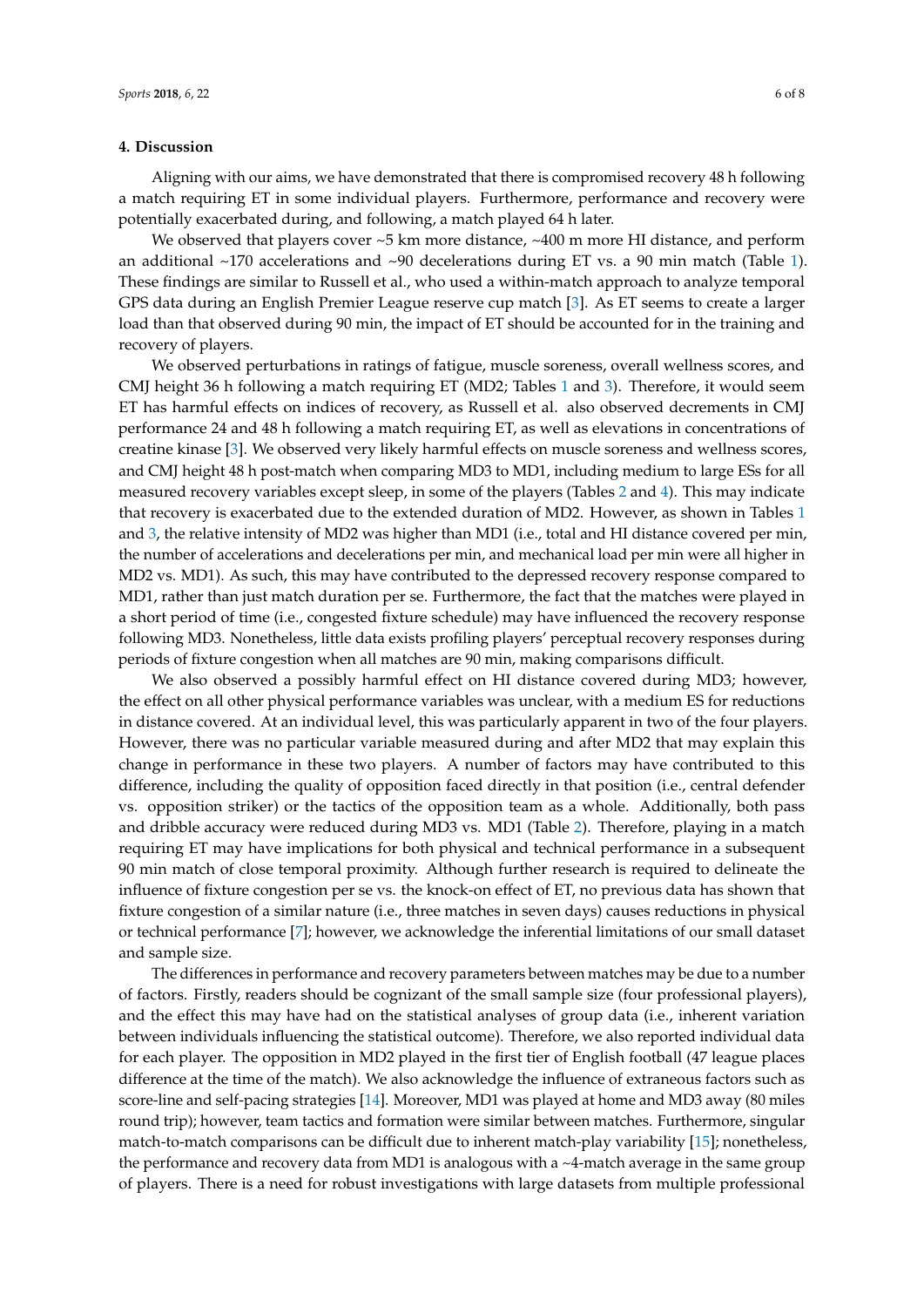clubs, or the use of controlled soccer-specific protocols (i.e., [\[4\]](#page-7-1)) with an array of recovery measures (i.e., physiological and biochemical) to further enhance knowledge of this topic.

From a practical perspective, this data suggests 120 min of match play causes deleterious effects on recovery and subsequent performance (in certain players), creating implications for the use of recovery modalities and training prescription following a match requiring ET. Practitioners should aim to identify players who may be particularly affected by 120 min of match play. With the inclusion of four substitutes instead of the traditional three being trialed and introduced in certain knockout tournaments, coaching staff can use this to substitute players whose performances and recoveries may be potentially compromised by an additional 30 min period.

#### **5. Conclusions**

Although we acknowledge the findings may reflect only the particular players involved, we conclude that ET creates a large demand on players who play the full 120 min, creating negative corollaries of recovery. This may influence some aspects of subsequent match performance and further recovery however, this is not uniform for all players. Despite its limitations, this work provides novel findings regarding the influence of ET on recovery and subsequent match performance in professional soccer players, and is a primer for future, more expansive investigations.

**Acknowledgments:** The authors would like to thank the players and staff at Barnsley Football Club for their cooperation and Alex Bailey for his assistance in data acquisition.

**Author Contributions:** L.D.H. and N.W. conceived and designed the experiments; L.D.H. and N.W. performed the experiments; L.D.H. and N.W. analyzed the data; N.W., L.D.H., and M.R. contributed reagents/materials/analysis tools; L.D.H., N.W., R.J.N., and M.R. wrote the paper.

**Conflicts of Interest:** The authors declare no conflict of interest.

#### **References**

- <span id="page-7-0"></span>1. Harper, L.D.; West, D.J.; Stevenson, E.; Russell, M. Technical performance reduces during the extra-time period of professional soccer match-play. *PLoS ONE* **2014**, *9*, e110995. [\[CrossRef\]](http://dx.doi.org/10.1371/journal.pone.0110995) [\[PubMed\]](http://www.ncbi.nlm.nih.gov/pubmed/25343724)
- 2. Harper, L.D.; Briggs, M.A.; McNamee, G.; West, D.J.; Kilduff, L.P.; Stevenson, E.; Russell, M. Physiological and performance effects of carbohydrate gels consumed prior to the extra-time period of prolonged simulated soccer match-play. *J. Sci. Med. Sport* **2015**, *19*, 509–514. [\[CrossRef\]](http://dx.doi.org/10.1016/j.jsams.2015.06.009) [\[PubMed\]](http://www.ncbi.nlm.nih.gov/pubmed/26115589)
- <span id="page-7-2"></span>3. Russell, M.; Sparkes, W.; Northeast, J.; Kilduff, L.P. Responses to a 120 min reserve team soccer match: A case study focusing on the demands of extra time. *J. Sports Sci.* **2015**, *33*, 2133–2139. [\[CrossRef\]](http://dx.doi.org/10.1080/02640414.2015.1064153) [\[PubMed\]](http://www.ncbi.nlm.nih.gov/pubmed/26148212)
- <span id="page-7-1"></span>4. Harper, L.D.; Hunter, R.; Parker, P.; Goodall, S.; Thomas, K.; Howatson, G.; West, D.J.; Stevenson, E.; Russell, M. Test-Retest Reliability of Physiological and Performance Responses to 120 Minutes of Simulated Soccer Match Play. *J. Strength Cond. Res.* **2016**, *30*, 3178–3186. [\[CrossRef\]](http://dx.doi.org/10.1519/JSC.0000000000001400) [\[PubMed\]](http://www.ncbi.nlm.nih.gov/pubmed/26950356)
- <span id="page-7-3"></span>5. Goodall, S.; Thomas, K.; Harper, L.D.; Hunter, R.; Parker, P.; Stevenson, E.; West, D.J.; Russell, M.; Howatson, G. The assessment of neuromuscular fatigue during 120 min of simulated soccer exercise. *Eur. J. Appl. Physiol.* **2017**, *117*, 687–697. [\[CrossRef\]](http://dx.doi.org/10.1007/s00421-017-3561-9) [\[PubMed\]](http://www.ncbi.nlm.nih.gov/pubmed/28247027)
- <span id="page-7-4"></span>6. Hägglund, M.; Waldén, M.; Magnusson, H.; Kristenson, K.; Bengtsson, H.; Ekstrand, J. Injuries affect team performance negatively in professional football: An 11-year follow-up of the UEFA Champions League injury study. *Br. J. Sports Med.* **2013**, *47*, 738–742. [\[CrossRef\]](http://dx.doi.org/10.1136/bjsports-2013-092215) [\[PubMed\]](http://www.ncbi.nlm.nih.gov/pubmed/23645832)
- <span id="page-7-6"></span>7. Carling, C.; Gregson, W.; McCall, A.; Moreira, A.; Wong del, P.; Bradley, P.S. Match running performance during fixture congestion in elite soccer: Research issues and future directions. *Sports Med.* **2015**, *45*, 605–613. [\[CrossRef\]](http://dx.doi.org/10.1007/s40279-015-0313-z) [\[PubMed\]](http://www.ncbi.nlm.nih.gov/pubmed/25694027)
- <span id="page-7-5"></span>8. Arruda, A.F.; Carling, C.; Zanetti, V.; Aoki, M.S.; Coutts, A.J.; Moreira, A. Effects of a very congested match schedule on body-load impacts, accelerations, and running measures in youth soccer players. *Int. J. Sports Physiol. Perform.* **2015**, *10*, 248–252. [\[CrossRef\]](http://dx.doi.org/10.1123/ijspp.2014-0148) [\[PubMed\]](http://www.ncbi.nlm.nih.gov/pubmed/25117378)
- <span id="page-7-7"></span>9. Barrett, S.; Midgley, A.; Lovell, R. PlayerLoad™: Reliability, convergent validity, and influence of unit position during treadmill running. *Int. J. Sports Physiol. Perform.* **2014**, *9*, 945–952. [\[CrossRef\]](http://dx.doi.org/10.1123/ijspp.2013-0418) [\[PubMed\]](http://www.ncbi.nlm.nih.gov/pubmed/24622625)
- <span id="page-7-8"></span>10. Boyd, L.J.; Ball, K.; Aughey, R.J. The reliability of MinimaxX accelerometers for measuring physical activity in Australian football. *Int. J. Sports Physiol. Perform.* **2011**, *6*, 311–321. [\[CrossRef\]](http://dx.doi.org/10.1123/ijspp.6.3.311) [\[PubMed\]](http://www.ncbi.nlm.nih.gov/pubmed/21911857)